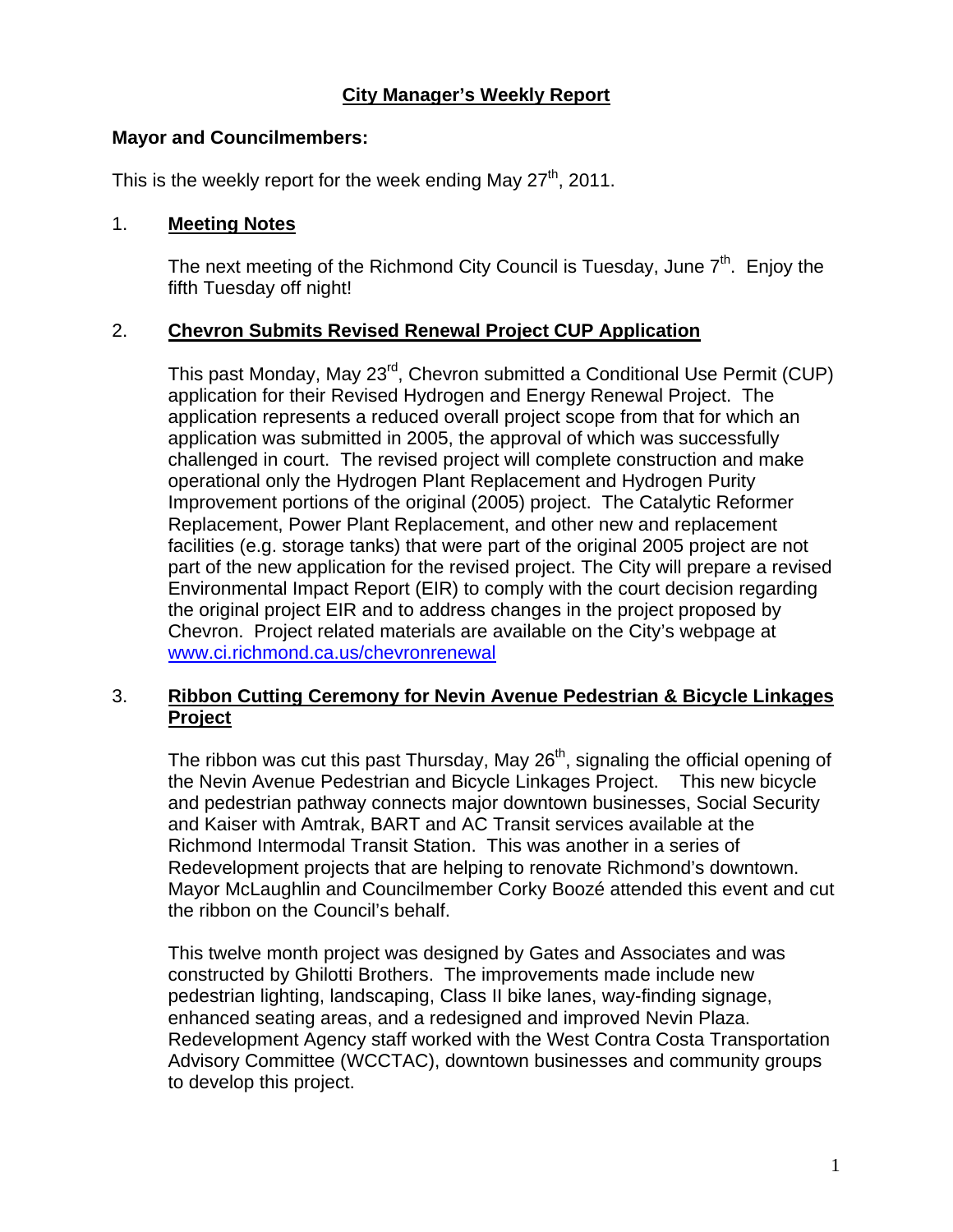This \$1.2M construction project received \$1.075M in federal grant funding from the Metropolitan Transportation Commission's (MTC) Transportation for Livable Communities Program, with the remainder of the funding coming from the Richmond Community Redevelopment Agency. Development assistance was also received from MTC, the Contra Costa Transportation Authority (CCTA), CalTrans, and WCCTAC.



Photo: Ellen Gailing

## 4. **City Survey**

In 2007, 2009 and 2011, the Richmond City Council approved enrolling in the National Research Center's (NRC) National Citizen Survey (NCS) program. The program provides for a statistically valid resident survey in which questionnaires are sent to a random sample of 3,000 Richmond households. The purpose of the survey is to help city officials evaluate services, measure resident satisfaction with current services, and to help plan for Richmond's future. The findings from the scientific survey were presented to the City Council at a study session this past Tuesday.

Households that were not one of the 3,000 households selected for the survey still have a chance to provide feedback. The 2011 Richmond Community Survey can now be completed by all Richmond residents. The on-line survey can be accessed at: [http://www.n-r-c.com/survey/richmondsurvey.htm.](http://www.n-r-c.com/survey/richmondsurvey.htm) Residents may also contact the city at (510) 620-5458 with questions, comments, or to obtain a survey in Spanish.

#### 5. **Street Pavement Conditions: The Goods News and the Bad News**

One not surprising report from the 2011 resident survey data was that 82% of Richmond residents consider street pavement condition a high priority for the City. This is consistent with previous surveys, and has helped focus the City's attention on increased pavement rehabilitation funding over the past few years.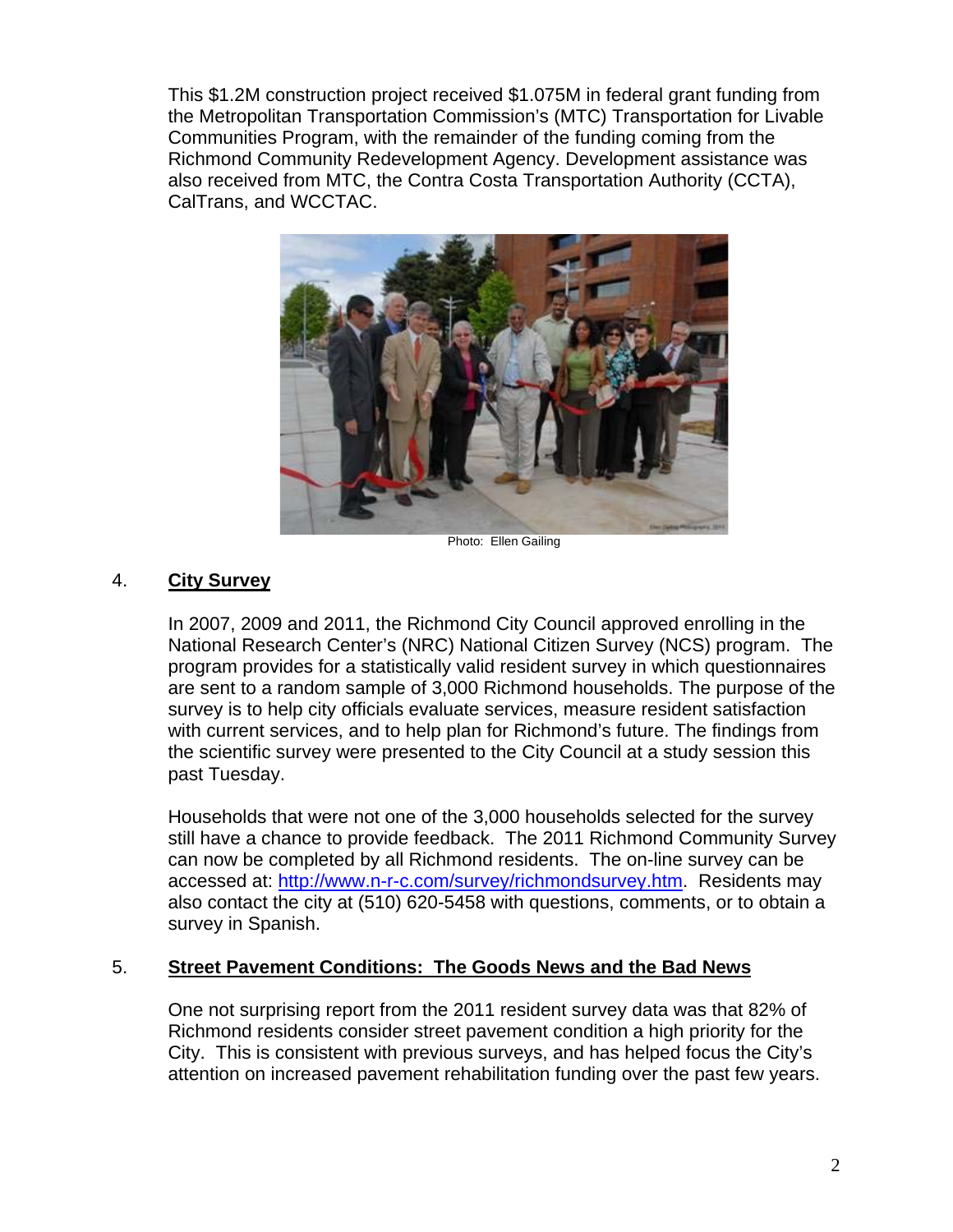Pavement condition is measured by a standard "pavement condition index" (PCI), which is an integer from 0 to 100 that indicates the overall condition of pavement. A PCI of one hundred is newly constructed pavement and a PCI of zero is for completely failed pavement.



The following table indicates the 3-Year Moving Average PCI for Richmond as published by the Metropolitan Transportation Commission:

The **good news** for Richmond, as shown in the graph, is that its PCI has shown consistent improvement beginning in 2006, when the pavement budget was significantly increased. In April of 2008, the static Richmond PCI was 58, at the mid-to-lower end of the "good" range and considered at-risk for deterioration. In April of 2011, the static PCI jumped to 68, which is at the upper end of the "good" range. (Note that this differs from the 3-year moving average shown above.)

These calculations were based on pavement surface distress surveys and took into account annual paving activities conducted by the Public Works Department, annual Capital Improvement Plan construction projects, recent Redevelopment Agency streetscape projects, grant-funded pavement reconstruction projects, and regular maintenance activities such as crack sealing and pothole repair.

The **bad news** is revealed by a drive through Richmond's residential neighborhoods: although 30% of Richmond's streets have received some form of treatment during the past three years, there is still significant work that needs to get done. The current pavement backlog is estimated at about \$100 million and the current paving budget is on the order of \$4 million to \$6 million per year.

We will continue to monitor and report our progress on this issue.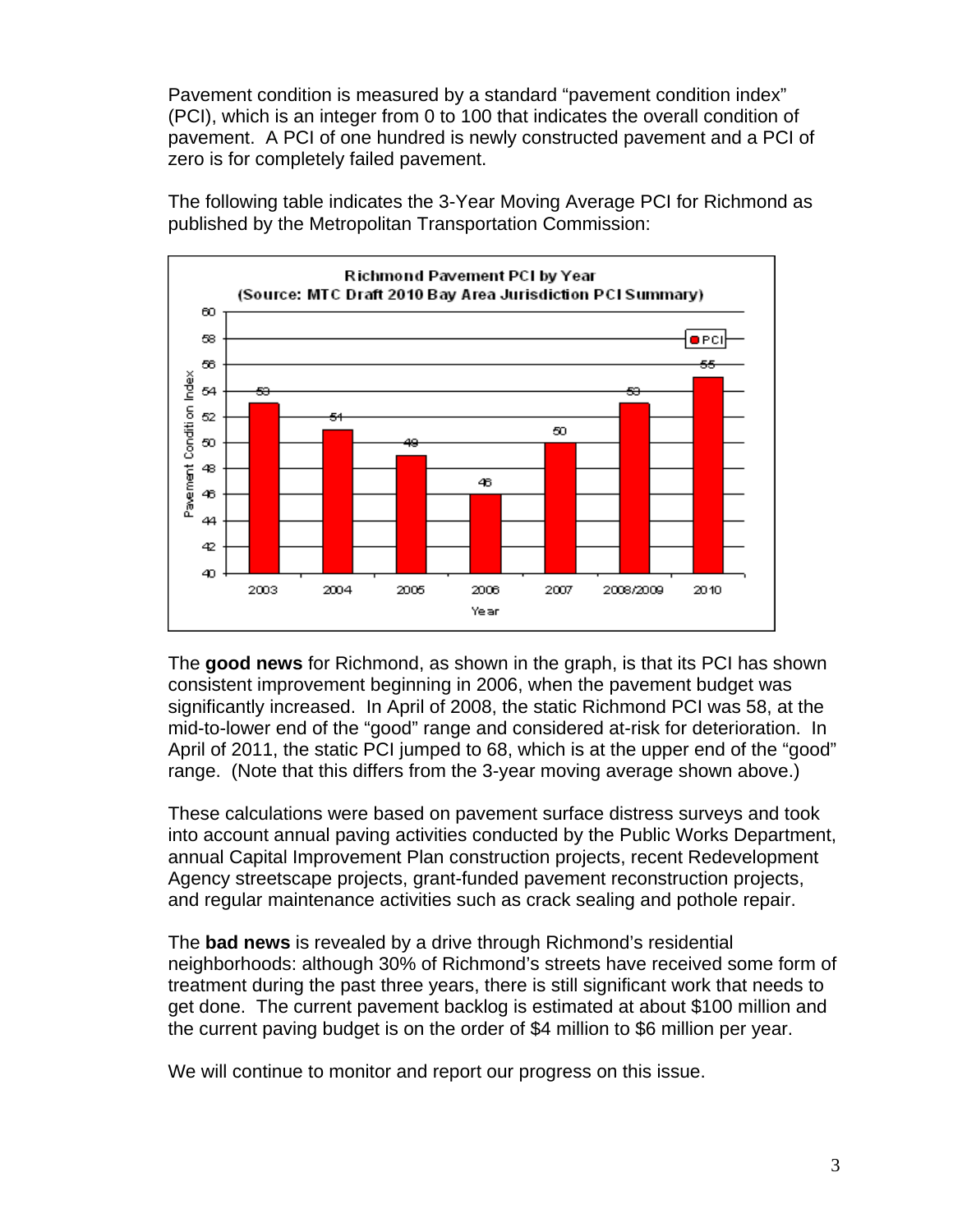## 6. **No Need for FY 2011-12 Tax Revenue Anticipation Notes**

A large part of the City's General Fund revenue comes from property taxes, which are received during the months of December, April, and June of each fiscal year. However, regular operational disbursements happen consistently throughout the year, which can put a strain on the City's cash flow needs. For the past two years, the City of Richmond has issued a Tax and Revenue Anticipation Note (TRAN), which it has used to fund the City's operating cash needs between property tax receipt periods. This is analogous to "cash flow" or "working capital" financing that is commonly used by private businesses having seasonal variations in cash flow. After reviewing its projected cash flows for FY2011-12, the Finance staff found that the City can expect only a minimal cash flow deficit to occur in December, a reflection of the City's strong cash position. This minor deficit can be financed through internal borrowing, which is a much more cost-effective approach than a TRAN.

### 7. **Local Budget Meetings**

The City's proposed FY 2011-12 budget was presented to the City Council at a special study session this past Tuesday morning at 9:00 AM, but the public outreach is still continuing at Neighborhood Council meetings. During the month of May, Finance Director Jim Goins, together with members of his staff, the city manager, and various department heads, have made presentations to the Richmond Neighborhood Coordinating Council, and the Marina Bay, Park Plaza, Laurel Park, Pullman, Parchester, Iron Triangle, Belding Woods, North and East, Richmond Heights, and Richmore Village Neighborhood Councils encompassing seven separate neighborhood meetings. West County School Superintendent Bruce Harter has also been in attendance at most of these meetings so that he and the city manager can provide information and answer questions about Measures C and D on the June  $7<sup>th</sup>$  ballot. This past week, presentations on the City's budget and on Measures C and D were made to the Richmond Annex Neighborhood Council. The final presentation will be next Thursday, June 2<sup>nd</sup> at the May Valley Neighborhood Council.

#### 8. **Richmond Health Initiatives- Physical Activity and Nutrition Forum**

The City of Richmond is co-sponsoring a Physical Activity and Nutrition Forum, "Out of the Box and Into the Community," on Friday, June  $3^{rd}$  from 8:30 AM to 4:00 PM in the Richmond Auditorium. This forum is intended largely for practitioners in the community health arena to present new ideas on ways to promote exercise and nutrition in a community setting. The forum includes several excellent speakers, and is presented by the Network for a Healthy California- Bay Area, American Diabetes Association, and the City of Richmond. The event is free of charge but attendees must pre-register at: http://www.barnn.org/d\_meeting\_registration.asp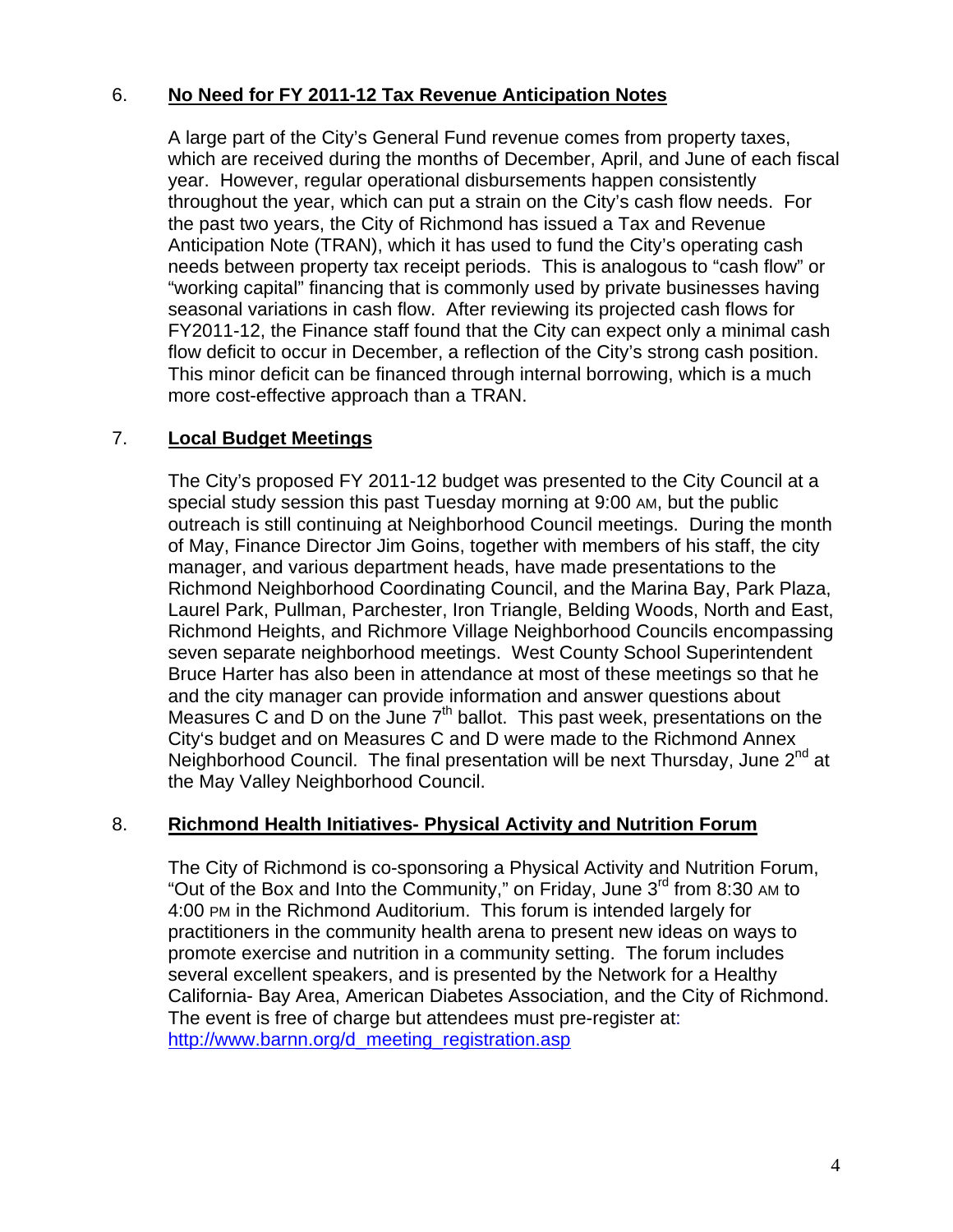

## 9. **Richmond Health Initiatives- Urban Agricluture Summit**

The first ever Urban Agriculture Summit in Richmond will be held on Saturday, June  $4<sup>th</sup>$  from 8:30 AM to 3:30 PM at Sunnyside Organic Seedlings in North Richmond. The event is officially hosted by County Supervisor John Gioia and Richmond Vice-Mayor Tom Butt. This free event will have leading urban agriculture organizations provide information about the role of urban agriculture in environmental sustainability, community health, and economic development. Attendees will be able to learn about innovative practices, resources for urban agriculture activities, and backyard gardening.

The event is free of charge but attendees must pre-register at: [http://www.ci.richmond.ca.us/forms.aspx?FID=189.](http://www.ci.richmond.ca.us/forms.aspx?FID=189)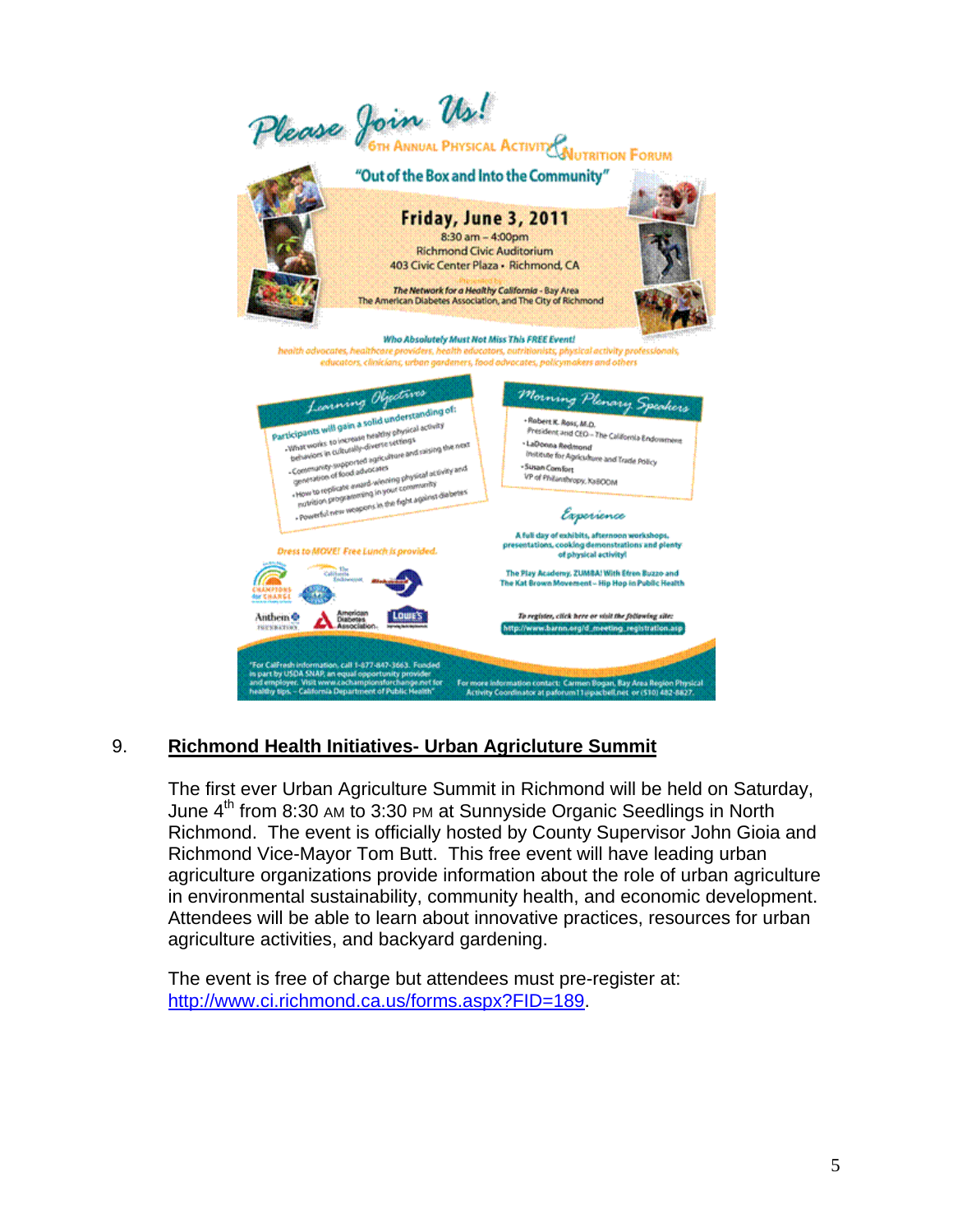

# 10. **Public Works Updates**

Facilities Division: Work started this past week on the installation of the Civic Center Plaza Marquee, which is expected to be completed in two weeks.